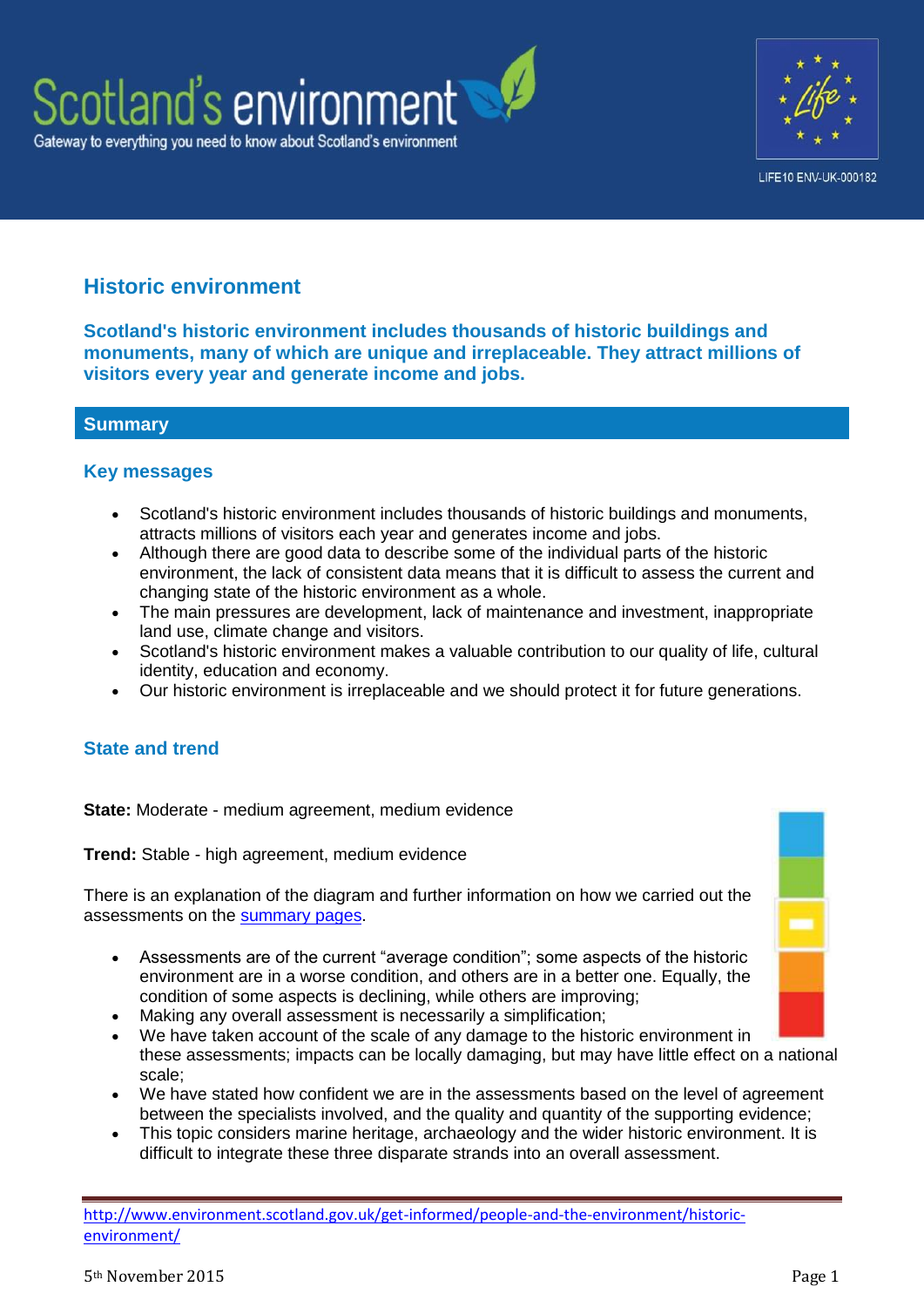

## **Overview**

Scotland's historic environment is made up of the physical evidence of past human activity as well as associated concepts that we cannot see or touch, such as stories and traditions. It includes archaeological sites and monuments, buildings, gardens and landscapes, artefacts and archives. The historic environment enriches Scotland's landscapes and townscapes, and is central to the country's distinctive character. It makes a major contribution to Scotland's national identity, culture and economy.

### **Importance of the historic landscape**

Our whole environment – rural and urban, on land and under water – has a history that contributes to its quality and character. It has been shaped by human and natural processes over thousands of years. This is most obvious in our built heritage: ancient monuments; archaeological sites and landscapes; historic buildings; townscapes; parks; gardens and designed landscapes; and in our marine heritage; for example, in the form of historic shipwrecks or underwater landscapes that were once on dry land.

The historic environment is estimated to contribute more than  $£3.1$  billion to the Scottish economy per annum (based on 2013/14 figures). This includes £1.3 billion to the tourism industry and its supply chain, and £1.8 billion to the construction industry in the repair and maintenance of historic buildings and infrastructure. These impacts are generated via both public and private sector expenditure. This level of activity is estimated to support some 30,000 FTE jobs directly, with a further 20,000 in supplier industries based in Scotland. The sector has the wider economic effect of promoting a positive image of Scotland at home and abroad, helping to attract inward investment.

Heritage-led development benefits communities and the economy, bringing about regeneration of the built environment and work for the construction industry. The historic environment also provides many opportunities for volunteering across Scotland and contributes to education and training programmes in schools and colleges, as well as developing traditional skills within the construction workforce.

#### **Parts of the historic landscape**

Some parts of Scotland's historic environment are protected through the process of 'designation'. The process aims to identify the most important parts of the built environment to recognise their significance and enhance their protection.

http://www.environment.scotland.gov.uk/get-informed/people-and-the-environment/historicenvironment/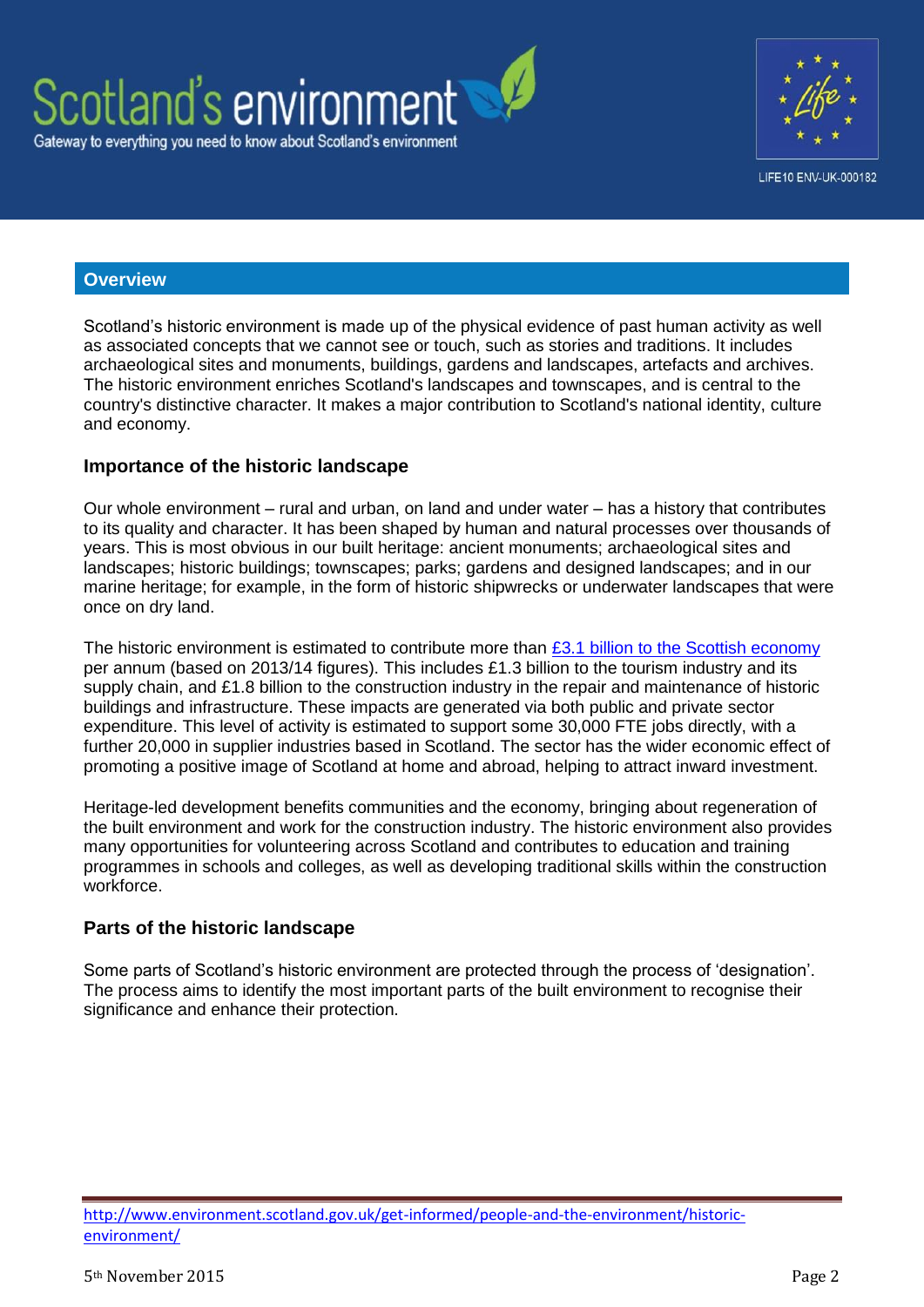



Designated assets currently include:

- 6 [world heritage sites;](http://www.historic-scotland.gov.uk/index/heritage/worldheritage/world-heritage-sites-in-scotland.htm)
- 47,547 [listed buildings;](http://www.historic-scotland.gov.uk/index/heritage/historicandlistedbuildings.htm)
- 8,197 [scheduled monuments;](http://www.historic-scotland.gov.uk/index/heritage/searchmonuments.htm)
- 391 [designed gardens and landscapes;](http://www.historic-scotland.gov.uk/index/heritage/gardens.htm)
- 658 [conservation areas;](http://www.scotland.gov.uk/resource/Doc/37428/0009675.pdf)
- 7 [scheduled wrecks;](http://www.historic-scotland.gov.uk/index/heritage/wrecksites/scotlands-historic-wrecks.htm)
- 7 [historic marine protected areas](http://www.historic-scotland.gov.uk/index/heritage/wrecksites/scotlands-historic-wrecks.htm) (covering 8 wrecks);
- 39 [nationally important battlefields.](http://www.historic-scotland.gov.uk/index/heritage/battlefields.htm)

Scotland has two [national parks](http://www.nationalparks.gov.uk/) and 40 [National Scenic Areas.](http://www.scotland.gov.uk/resource/Doc/1051/0058088.pdf) These contain many important features of the historic environment, and you can find more information about them in the [Landscape](http://www.environment.scotland.gov.uk/get-informed/land/landscape/) topic.

Much of the historic environment is undesignated. [Historic Environment Scotland](http://www.rcahms.gov.uk/) (HES) and local authority Sites and Monuments Records (SMRs) also hold information on historic environment assets that are not necessarily nationally important or legally protected, but nonetheless contribute to Scotland's overall historic environment. There are currently 320,000 records of historic assets and more than 350,000 photos, drawings and manuscripts available on the [Canmore website.](http://canmore.org.uk/) There are 283,238 records held by local authority SMRs.

#### **Description of the historic environment**

#### **World Heritage Sites**

Scotland has six World Heritage Sites (sites of outstanding universal value) under the terms of the [UNESCO World Heritage Convention.](http://whc.unesco.org/en/conventiontext)

Four are cultural World Heritage Sites:

- [Edinburgh Old and New Towns;](http://www.historic-scotland.gov.uk/index/heritage/worldheritage/world-heritage-sites-in-scotland/old-and-new-towns-of-edinburgh.htm)
- [New Lanark;](http://www.historic-scotland.gov.uk/index/heritage/worldheritage/world-heritage-sites-in-scotland/new-lanark.htm)
- The [Heart of Neolithic Orkney;](http://www.historic-scotland.gov.uk/index/heritage/worldheritage/world-heritage-sites-in-scotland/neolithic-orkney.htm)
- [The Antonine Wall;](http://www.historic-scotland.gov.uk/index/heritage/worldheritage/world-heritage-sites-in-scotland/antoninewall.htm)
- [Forth Bridge.](http://www.historic-scotland.gov.uk/index/heritage/worldheritage/world-heritage-sites-in-scotland/forth-bridge.htm)

[St Kilda](http://www.historic-scotland.gov.uk/index/heritage/worldheritage/world-heritage-sites-in-scotland/st-kilda.htm) is a mixed cultural and natural World Heritage Site.

http://www.environment.scotland.gov.uk/get-informed/people-and-the-environment/historicenvironment/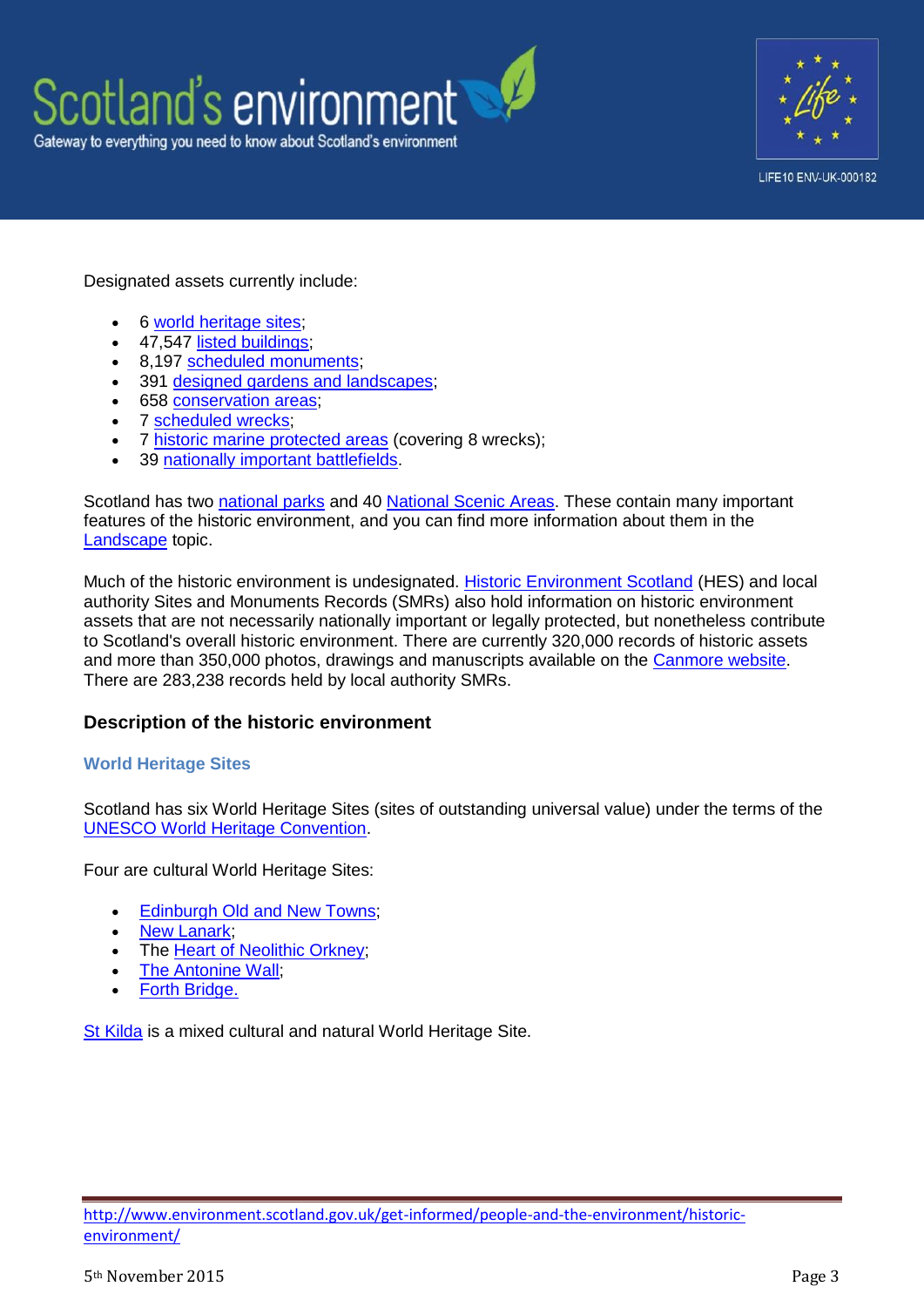



#### **Properties in care**

A 'property in care' is an ancient monument or historic building that is cared for by [Historic](http://www.rcahms.gov.uk/)  [Environment Scotland](http://www.rcahms.gov.uk/) under the terms of the [Ancient Monuments and Archaeological Areas Act](http://www.legislation.gov.uk/ukpga/1979/46)  [1979.](http://www.legislation.gov.uk/ukpga/1979/46) There are [345 properties](http://www.historic-scotland.gov.uk/index/places/managedproperties.htm) in the care of Historic Scotland including Edinburgh Castle, Melrose Abbey and Urquhart Castle.

Historic Environment Scotland Statements of Significance are documents outlining the history and development of Scotland's Properties in Care. They highlight the key features that make the properties special.

#### **Listed buildings**

Historic Environment Scotland lists buildings of special historic or architectural interest and maintains associated descriptions of these [listed buildings.](http://www.historic-scotland.gov.uk/historicandlistedbuildings)

The lists ensure that information is available for the planning process to take the needs of the historic environment into account. [Scotland's Historic Environment Audit](http://www.historic-scotland.gov.uk/heritageaudit) shows that there were 47,547 listed buildings in Scotland in March 2014: an increase of 1% on 2008. Buildings are assigned to one of three categories according to their relative importance. All listed buildings receive equal legal protection, which applies to the interior and exterior of the building, regardless of its category.

- **Category A**: buildings of national or international importance, either architectural, historic, or fine, little-altered examples of a particular period, style or building type (around 8% of the total).
- **Category B**: buildings of regional (or more than local) importance, or major examples of a particular period, style or building type, which may have been altered (around 50% of the total).
- **Category C**: buildings of local importance, lesser examples of any period, style or building type, as originally constructed or moderately altered, and simple traditional buildings that group well with others in categories A and B (around 42% of the total).

#### **Scheduled monuments**

Scheduled monuments are of national importance and are legally protected under the [Ancient](http://www.legislation.gov.uk/ukpga/1979/46)  [Monuments and Archaeological Areas Act 1979.](http://www.legislation.gov.uk/ukpga/1979/46) Historic Environment Scotland [keeps information](http://data.historic-scotland.gov.uk/pls/htmldb/f?p=2000:10:0) about monuments.

http://www.environment.scotland.gov.uk/get-informed/people-and-the-environment/historicenvironment/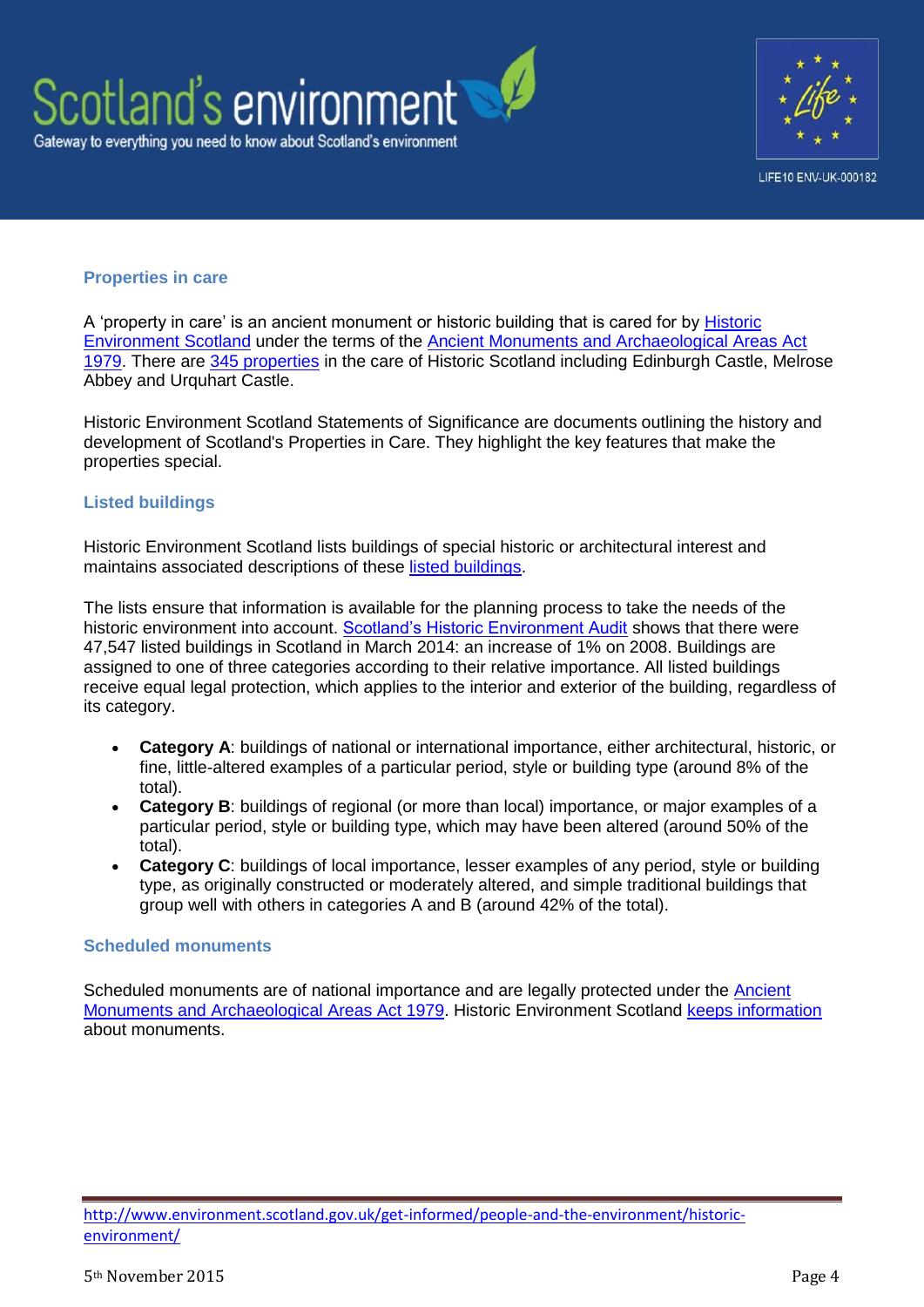



There were 8,197 scheduled monuments in Scotland in March 2014: an increase of 2% on 2008. The oldest scheduled monuments date from around 8,000 years ago – before farming began in Scotland. The most recent scheduled monuments include Second World War defences. In between, there are many different types of monuments, including prehistoric chambered cairns, Roman forts, early medieval carved stones and industrial mills. They may be visible as earthworks or other upstanding structural remains, but much of a monument may survive beneath the ground, often extending well beyond the visible remains.

# **Gardens and designed landscapes**

There are 391 sites on the inventory of gardens [and designed landscapes](http://www.historic-scotland.gov.uk/index/heritage/gardens.htm) in Scotland. Sites on the inventory are of national importance and should be taken into account during the planning process.

#### **Conservation areas**

Conservation areas are described by local planning authorities as "*areas of special architectural or historic interest, the character of which it is desirable to preserve or enhance*".

There were 658 [conservation areas](http://www.scotland.gov.uk/Publications/2005/03/29141519/15200) in Scotland in March 2012, an increase of 3% on 2008.

#### **Wreck sites**

There are 15 nationally protected wreck sites across Scotland in 2014, compared to 16 in 2013. Statutory protection for Blessing of Burntisland was revoked as the site no longer meets the criterion of national importance. Of the 15, [eight wreck sites](http://www.historic-scotland.gov.uk/index/heritage/wrecksites.htm) are protected as seven [Historic Marine](http://www.historic-scotland.gov.uk/index/heritage/wrecksites.htm)  [Protected Areas](http://www.historic-scotland.gov.uk/index/heritage/wrecksites.htm) (MPA) under the Marine (Scotland) Act 2010. Historic MPAs have replaced use of section 1 of the Protection of Wrecks Act 1973 for designation of historic shipwrecks in Scottish territorial waters. The 1973 Act was repealed in Scotland on 1 November 2013. Seven other offshore wrecks are scheduled under the [Ancient Monuments and Archaeological Areas Act 1979](http://www.legislation.gov.uk/ukpga/1979/46)*.* Further information on Scotland's marine historic environment is contained in [Scotland's Marine](http://www.scotland.gov.uk/Publications/2011/03/16182005/0)  [Atlas.](http://www.scotland.gov.uk/Publications/2011/03/16182005/0)

#### **Battlefields**

There are 39 nationally important battlefields on the [Inventory of Scottish Battlefields](http://www.historic-scotland.gov.uk/index/heritage/battlefields/battlefieldinventory.htm) in 2014, compared to 28 in 2012.

#### **Undesignated assets**

Most of Scotland's historic environment is not protected by designation and is privately owned.

The scale of the undesignated built heritage is considerable.

http://www.environment.scotland.gov.uk/get-informed/people-and-the-environment/historicenvironment/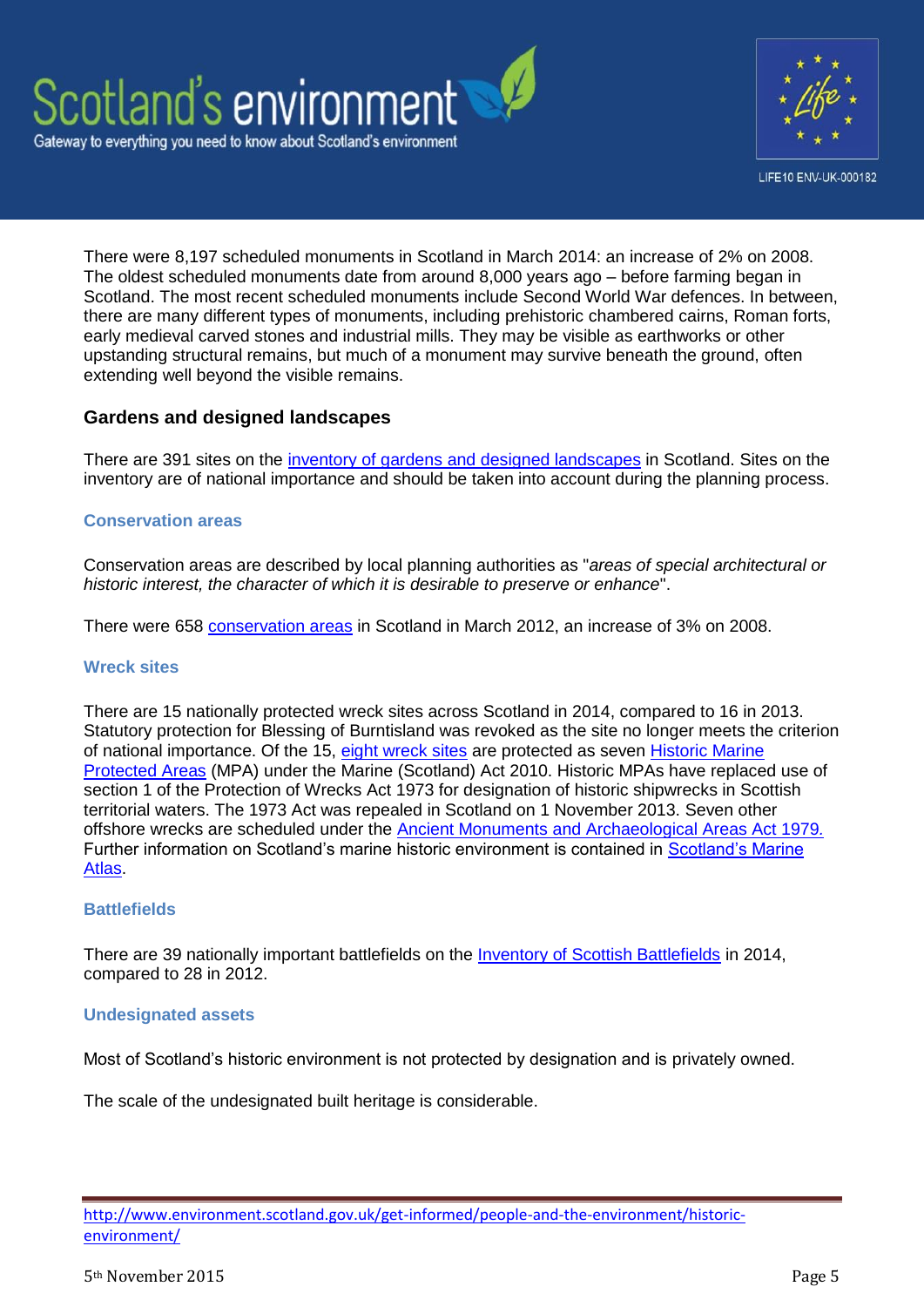



Estimates of the size of the undesignated historic environment in Scotland vary. Sector-wide perception is that around 90-95% of the historic environment is undesignated. Based on data in the [Canmore database](http://canmore.org.uk/) around 93% of archaeological sites and monuments recorded in Canmore are undesignated.

 480,000 Scottish homes were built before 1919, which means that one fifth (20%) of our housing stock is now over 95 years old. These properties comprise the bulk of the vernacular architecture that contributes to Scotland's unique character.

#### **Unprotected assets**

There are many different undesignated archaeological sites, monuments, areas of historical interest, historic landscapes, gardens and designed landscapes, woodlands and routes, such as drove roads, that are not protected by law. There are a number of reasons why a historic feature might not be designated, including not meeting the designation criteria, not yet being assessed or not yet being recorded.

#### **State**

There is good information about the size and condition of some parts of Scotland's historic environment. However, it is difficult to assess the current and changing state of all of the elements that make up the historic environment because of a lack of nationally consistent trend data.

Scotland's historic environment is under pressure from human activities as well as from the weather. Inappropriate development and lack of maintenance can quickly reduce the value of buildings and other historic features.

#### **Condition of the historic environment**

It is difficult to assess the current and changing state of all of the elements that make up the historic environment as a whole. However, the following information sources do provide some useful national data about the condition of various parts of the historic environment.

# **Condition of listed buildings**

The **buildings at risk register (BARR) for Scotland** was established in 1990 and highlights buildings with architectural or historic significance throughout the country that are considered to be at risk. Buildings at risk are not necessarily in poor condition; they may simply be standing empty with no clear future use.

http://www.environment.scotland.gov.uk/get-informed/people-and-the-environment/historicenvironment/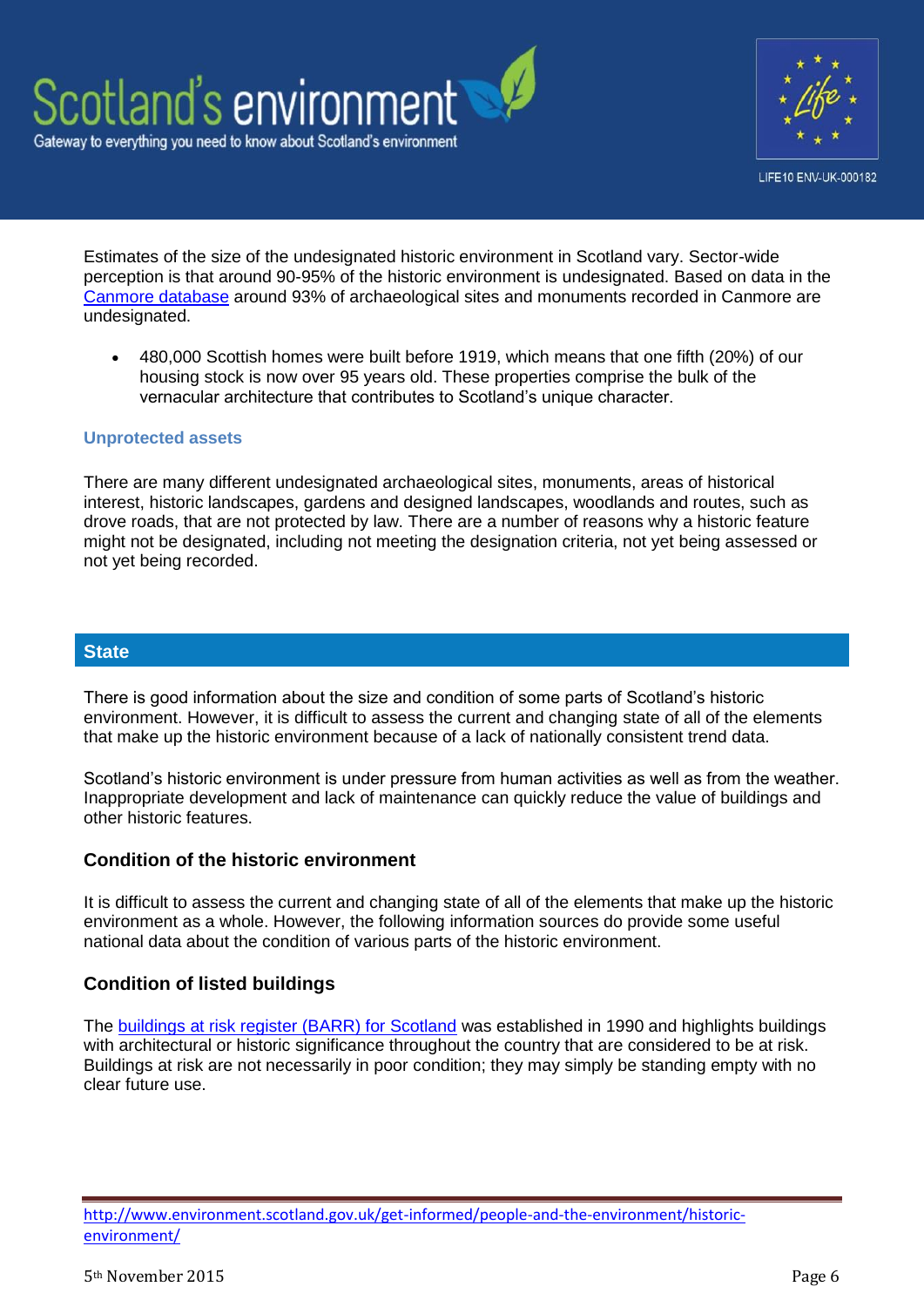



A survey of category A listed buildings in 2015 found that:

- 7.6% of A-listed buildings (nationally or internationally important) are at risk, compared to 8.6% in 2013, 8.2% in 2011 and 8.7% in 2009. and 8.7% in 2009; This represents an improvement of 1.1% on the baseline. The reduction in the percentage of A-listed entries shows a continually improving A-listed building stock;
- A-listed buildings in rural areas are more likely to be at risk than those in urban areas;
- nine out of ten A-listed buildings at risk are vacant;
- This data is used to populate the historic environment indicator in the National Performance [Framework.](http://www.gov.scot/About/Performance/scotPerforms/indicator/historic)

# **Condition of scheduled monuments**

Historic Environment Scotland's Field Officer reports provide systematically generated, detailed data about the condition of [scheduled monuments.](http://www.historic-scotland.gov.uk/searchmonuments) The data do not represent the overall state of all ancient monuments. However, the range of issues faced by unscheduled monuments is likely to be very similar.

Scotland's Historic Environment Audit reported in 2014 that 84.6% of monuments visited in 2013 are perceived to be in an optimal or satisfactory condition (this is based on visits to 779 monuments during 2013). 2013 data is not comparable with previous years as the way visits are planned has changed. Field officers now prioritise visits to monuments where their previous condition has been recorded as unsatisfactory.

Of the scheduled monuments visited in 2013 for which there is a previous record of condition (613 out of 779 monuments), it is estimated that 78% are in a stable or improving condition:

- 84 showed significant improvement (14%)
- 79 showed minor improvements (13%)
- 316 showed no change in condition (51%)
- 89 showed minor deterioration (15%)
- 45 showed significant deterioration in condition (7%).

The following findings are based on an analysis of the whole dataset (not just those visited in 2013). The analysis was undertaken in 2012.

- the percentage of monuments in an 'optimal' or 'satisfactory' condition has increased over the last 13 years, from 82% to around 87%;
- there is a direct relationship between condition and risk, with monuments in an optimal or satisfactory condition likely to be associated with a low risk of deterioration;
- monuments are more frequently being assessed as at high or immediate risk of further deterioration: currently, around 12% of monuments fall into this category;
- condition varies significantly between each category of monument: prehistoric and Roman monuments are generally in a better condition than ecclesiastical, secular and industrial monuments;

http://www.environment.scotland.gov.uk/get-informed/people-and-the-environment/historicenvironment/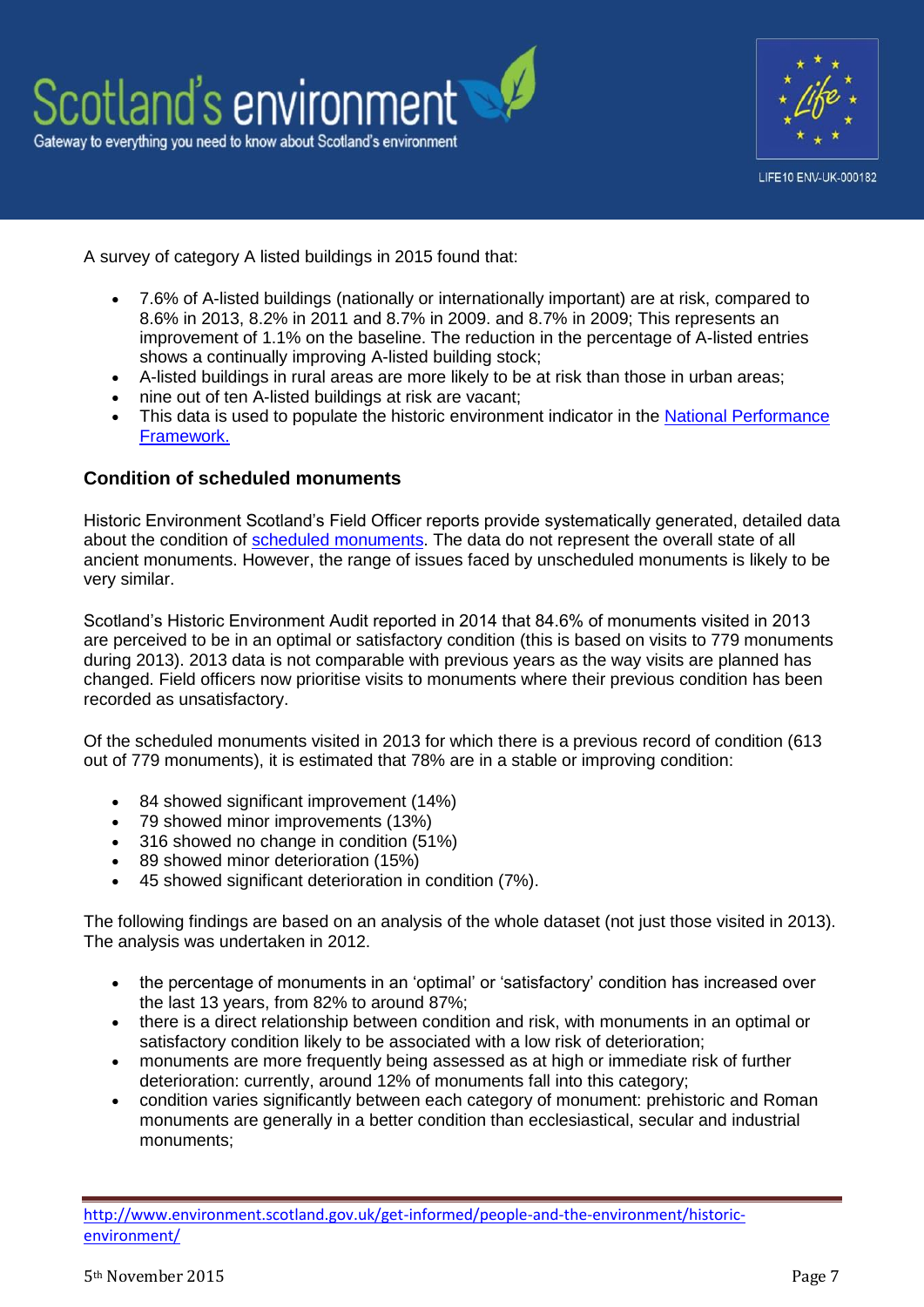



 since standard scores were introduced in 1998, around 28% of scheduled monuments have shown an improvement in condition, with 26% showing a decline; while around 26% of monuments have shown a decrease in assessed risk, with a further 26% showing an increase.

### **Pressures affecting the historic environment**

A range of pressures affect the historic environment.

#### **Development pressures**

Short-term objectives for the development of places for housing and other needs, such as energy generation and transport infrastructure, can result in inappropriate development and demolition, which can affect the character of a historic area or an individual building or monument.

#### **Maintenance**

More focus is needed on long-term sustainability and better repair and maintenance of traditional buildings. As our buildings get older, they require increasing levels of maintenance. Poorly executed repairs can also damage heritage value. The shortage of traditional skills, suitably qualified craftsmen and locally-available materials is an additional pressure on maintaining and repairing the historic environment.

#### **Land use**

Changing the way in which land is used and managed can put pressure on the historic environment. For example, light grazing by sheep is often a gentle and beneficial way of keeping monuments in good condition. By contrast, ploughing the site of a monument over successive years can lead to the archaeological remains being worn away, while the spread of tree roots and scrub can disturb and damage buried archaeological deposits and undermine masonry above ground.

#### **Climate change, coastal erosion and pollution**

It is projected that climate change will lead to Scotland becoming warmer, with drier summers and wetter autumns and winters. More rainfall will mean that traditional buildings will be wetter for longer periods of time, resulting in increased weathering of stone, rotting timbers and corrosion of metals.

Rising sea levels mean that coastal erosion is an increasing threat to heritage assets. Some of Scotland's most special sites, such as [Skara Brae](http://www.historic-scotland.gov.uk/propertyresults/propertyoverview.htm?PropID=PL_244&PropName=Skara%20Brae%20Prehistoric%20Village) in Orkney, are particularly at risk. Information about the impact of coastal erosion on Scotland's heritage is available from **The SCAPE Trust.** 

In the past, severe pollution in urban areas, particularly black soot and sulphur dioxide, caused significant damage to buildings. Although levels of these pollutants have fallen over recent decades, their effects continue to cause damage, particularly to materials such as sandstone, resulting in these materials being vulnerable to ongoing decay.

http://www.environment.scotland.gov.uk/get-informed/people-and-the-environment/historicenvironment/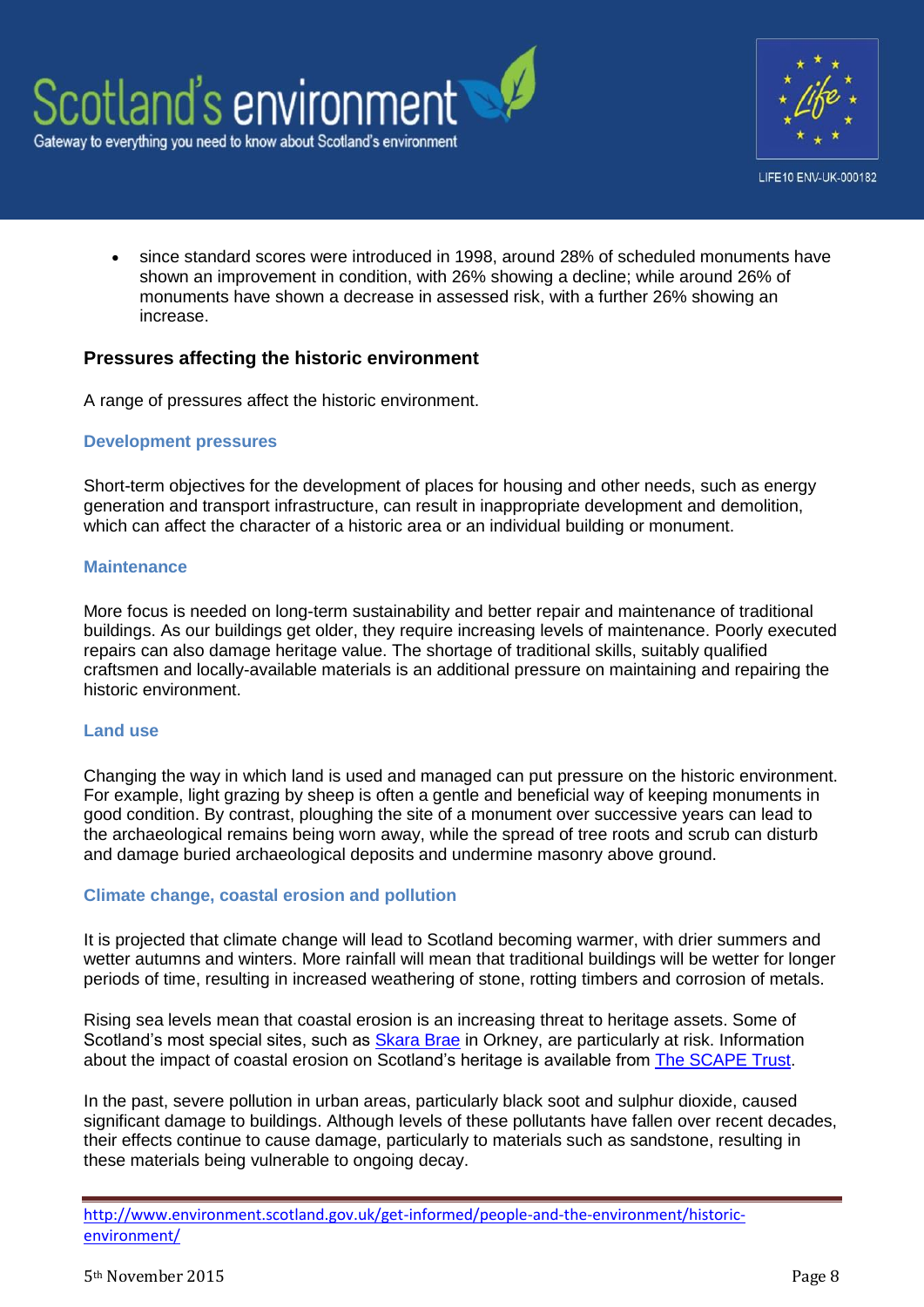



Furthermore, poorly executed stone cleaning has had a damaging effect on some historic buildings.

#### **Sustainability of traditional buildings**

Traditional buildings have embedded energy (the energy required to extract, process, manufacture, transport and install building materials). Although traditional buildings usually have a lower thermal performance than new buildings, continuing to use them can avoid some new carbon by reducing the need for new buildings.

Reducing greenhouse gas emissions associated with the upkeep of old buildings, while maintaining their cultural significance, is a challenge. All measures to improve energy efficiency in traditional buildings need to be considered carefully with thought given to the carbon footprint, lifespan and the sustainability of existing and replacement materials. In improving energy efficiency, it is important to avoid damaging effects on traditional buildings. For example, reducing air leakage in buildings to prevent heat loss may result in condensation and fungus growth, with damaging effects on the fabric of the building and the health of people using it.

#### **Visitors**

Tourism, leisure and sport can improve understanding and enjoyment of the historic environment and generate additional revenue for managing it. However, increased visitor numbers can also lead to pressures. For example, visitors can cause damage to heritage sites by wearing down the footpaths across sensitive features, or by lighting fires.

# **What is being done**

A [strategy for managing Scotland's historic environment](http://www.scotland.gov.uk/Publications/2014/03/8522) was published in 2014. It complements existing legal measures for protecting and managing buildings and other assets. There is significant investment in care and maintenance, but this often relies on a contribution from public funds or the National Lottery.

# **Policy and the law**

[Our Place in Time,](http://www.scotland.gov.uk/Publications/2014/03/8522) the first Historic Environment strategy for Scotland, was published in March 2014. It sets out a vision, definition and desired outcomes for our rich historic environment. It provides an overarching framework within which organisations can work together to achieve these positive outcomes.

http://www.environment.scotland.gov.uk/get-informed/people-and-the-environment/historicenvironment/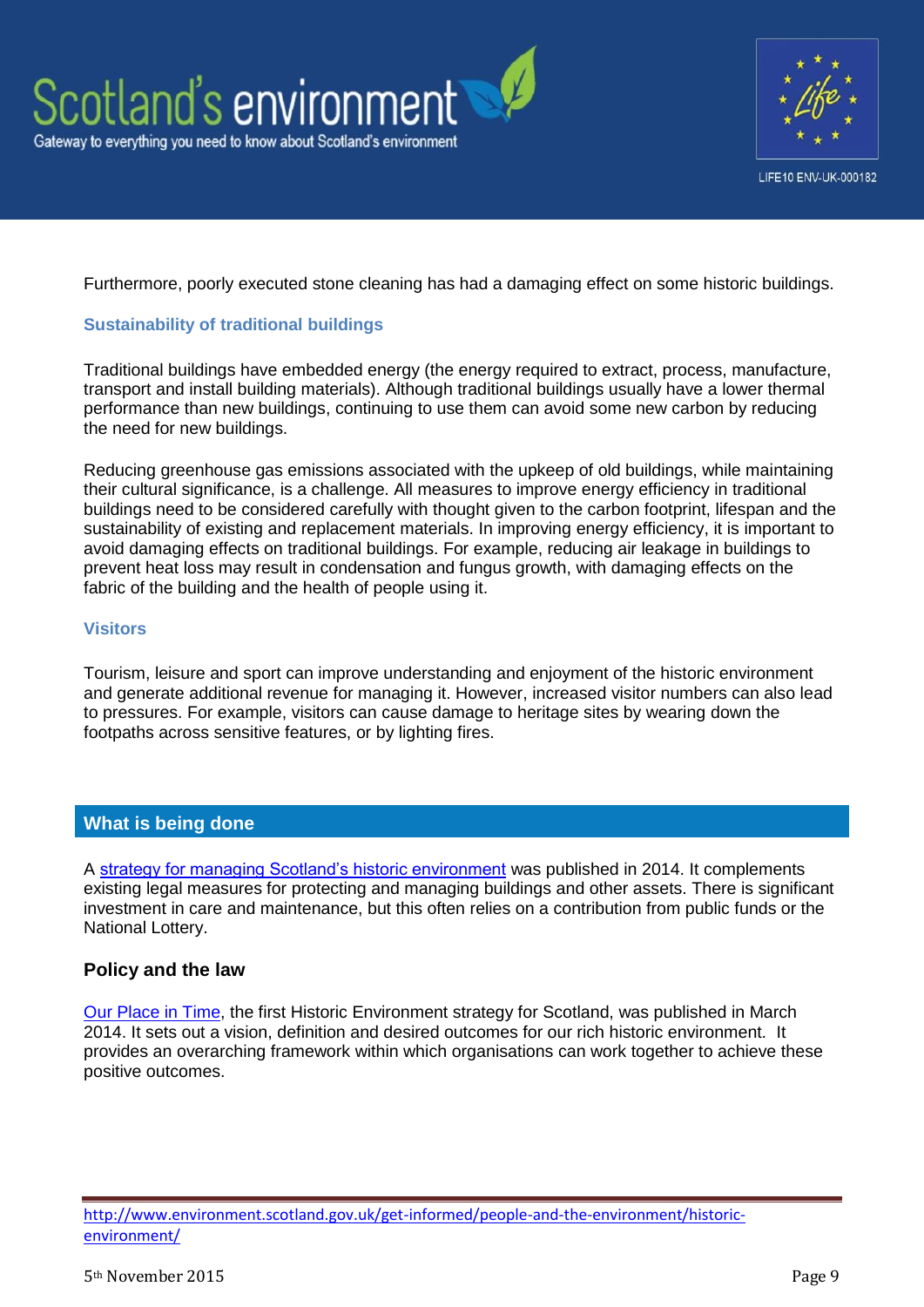



The [Scottish Historic Environment Policy](http://www.historic-scotland.gov.uk/index/heritage/policy/shep.htm) (SHEP) is the Scottish Ministers' policy for the historic environment in Scotland. Other policies and guidance are also relevant to the historic environment, such as the recently published policy statement on architecture and place-making. Scottish planning [policy](http://www.scotland.gov.uk/Topics/Built-Environment/planning/Policy) and the [third national planning framework.](http://www.scotland.gov.uk/Topics/Built-Environment/planning/National-Planning-Framework)

Legal measures for protecting the historic environment have been in place for many years and are routinely used by planning authorities to control local development. Recent improvements have been made to the law to make it easier for a wider range of people and organisations to manage the historic environment. For example, the [Historic Environment \(Amendment\) \(Scotland\)](http://www.legislation.gov.uk/asp/2011/3/contents/enacted) Act 2011 tackles some long-standing practical issues and makes it easier for owners, tenants, businesses, the voluntary sector and the regulatory authorities to manage and care for the historic environment.

The [Historic Environment Scotland Act 2014](http://www.legislation.gov.uk/asp/2014/19/pdfs/asp_20140019_en.pdf) establishes Historic Environment Scotland (HES) as a new Non Departmental Public Body (NDPB) which took over the functions of Historic Scotland and RCAHMS from 1 October 2015. It defines HES functions in statute and aims to create a more resilient, sustainable and effective heritage service fot the nation, simplifying the public sector landscape and creating a higher profile lead body for the historic environment in Scotland.

# **Management**

Developing a better picture of Scotland's entire historic environment is important for making decisions about how it should be managed. The [Historic Land-use Assessment](http://hla.rcahms.gov.uk/) (HLA) is an ongoing project undertaken by RCAHMS and Historic Scotland. It is designed to map past and present land use across Scotland to help us understand how today's landscape has been influenced by human activities in the past. By March 2014 around 87% of Scotland had been mapped using HLA an increase of 23 percentage points on 2008.

The development-planning process helps to manage change in the historic environment. Many developments do not have a significant impact on the historic environment but, when they do, concerns must be considered. A local authority may impose a condition on a development to protect the historic environment and, in rare instances, may refuse a planning application. You can find Scottish Government planning performance statistics on the **Scottish Government** website.

Specific procedures in place for protecting the historic environment include listed [building consent,](http://www.historic-scotland.gov.uk/index/heritage/historicandlistedbuildings/listed-building-consent.htm) [conservation area consent,](http://www.scotland.gov.uk/Topics/Built-Environment/planning/Appeals/whatwedo/planningandrelatedappeals/lbandconservationarea) and [scheduled monument consent.](http://www.historic-scotland.gov.uk/index/heritage/searchmonuments/scheduledmonumentconsentprocess.htm) In addition, Historic Scotland publishes [guidance on managing change in the historic environment](http://www.historic-scotland.gov.uk/index/heritage/policy/managingchange.htm) for planning authorities and other interested parties, including owners.

Usually, unlisted buildings in conservation areas also have protection through conservation area consent, because this consent is normally required before unlisted buildings in conservation areas can be demolished.

http://www.environment.scotland.gov.uk/get-informed/people-and-the-environment/historicenvironment/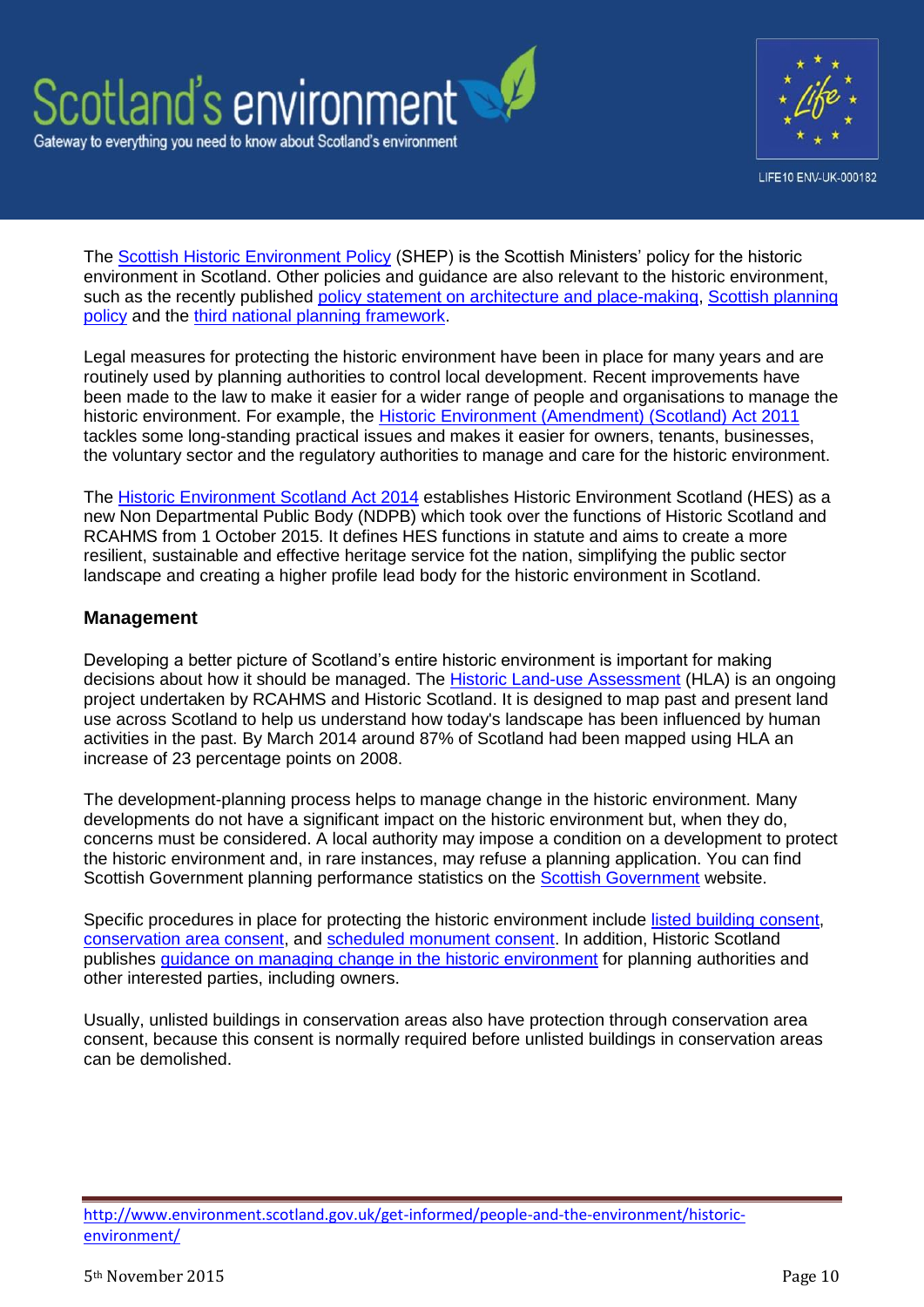



Climate change could damage Scotland's historic environment, and a lot of effort is being made to raise awareness of the risks so that action can be taken to protect valuable assets. The UK Climate [Change Risk Assessment](https://www.gov.uk/government/publications/uk-climate-change-risk-assessment-government-report) and SEPA's [National Flood Risk Assessment](http://www.sepa.org.uk/flooding/flood_risk_management/national_flood_risk_assessment.aspx) are two examples of comprehensive studies that have significantly raised awareness of the potential risks, impacts and adaptations.

# **Investment**

Each year we spend around a billion pounds on our historic environment. Funding for the historic environment comes from a wide variety of sources in the private, public and voluntary sectors.

- Private investment is the largest source of funding for the historic environment in Scotland: most historic buildings and places are privately owned, so it is critical that private owners are able to invest enough to maintain them. Research undertaken in 2008 and [updated in 2014](http://www.historic-scotland.gov.uk/reconomiimpact-ecorys2013.pdf) by Historic Scotland suggests that the [best current estimate of annual spend on repairing](http://www.historic-scotland.gov.uk/reconomiimpact-ecorys2013.pdf)  [and maintaining historic buildings](http://www.historic-scotland.gov.uk/reconomiimpact-ecorys2013.pdf) (including historic industrial and commercial buildings and infrastructure) is just under £1 billion (£985 million), having declined year-on-year since 2010 from a peak of £1.24 billion. Both public and private sector investment declined during this period.
- In 2014-15, the Scottish Government through Historic Scotland spent £74.9 million on the [historic environment,](http://www.historic-scotland.gov.uk/annual-report-14-15.pdf) including £39.8 million in income from properties in care (eg from visits, events, membership and funding from partners). Although the Scottish Government funding for HS has reduced over the period 2008 to 2014/15, this has been offset by increased commercial income and therefore HS income rose overall across this period).
- Grant aid is a major incentive for conserving built heritage, regenerating our town centres, creating work in the construction industry and supporting tourism. Between 2003 and 2013, Historic Scotland awarded grants of more than £133 million that assisted with the cost of repairs worth more than £580 million. For every £1 Historic Scotland awards in grant funding, an additional £3.36 is provided from other sources, further benefitting the Scottish economy. An independent assessment of the [impact of historic environment grants](http://www.historic-scotland.gov.uk/grantsimpact) showed that they have a wide range of social, cultural and economic benefits. Historic Environment Scotland's grants budget is maintained at current levels (around £14.5 million) in cash terms for 2015/16.
- Local Authority Finance Returns (LFR) show that from 2011/12 to 2012/13 LA net revenue expenditure on culture and related services fell by 0.7% from £618 million to £614 million. LAs spent £47 million on culture and other heritage services in 2012/14 in Scotland (7.7% of the total culture and related services budget). Between 2011/12 and 2012/13 other culture and heritage services budget decreased by 14.6%. **Source**: Scottish Government, Local Authority Finance Returns, 2014
- The [Heritage Lottery Fund](http://www.hlf.org.uk/Pages/Home.aspx) awarded a total of £84.9 million in grants to 295 different heritage projects in Scotland in 2013-14;
- Some of Scotland's most important historic places are in the care of charitable trusts, and the voluntary sector plays a vital role in caring for the historic environment in Scotland. For example, in 2013-14 the [National Trust for Scotland's](http://www.nts.org.uk/Home/) total expenditure was £46.6 million (compared to £44.2 million in 2012/13).

http://www.environment.scotland.gov.uk/get-informed/people-and-the-environment/historicenvironment/